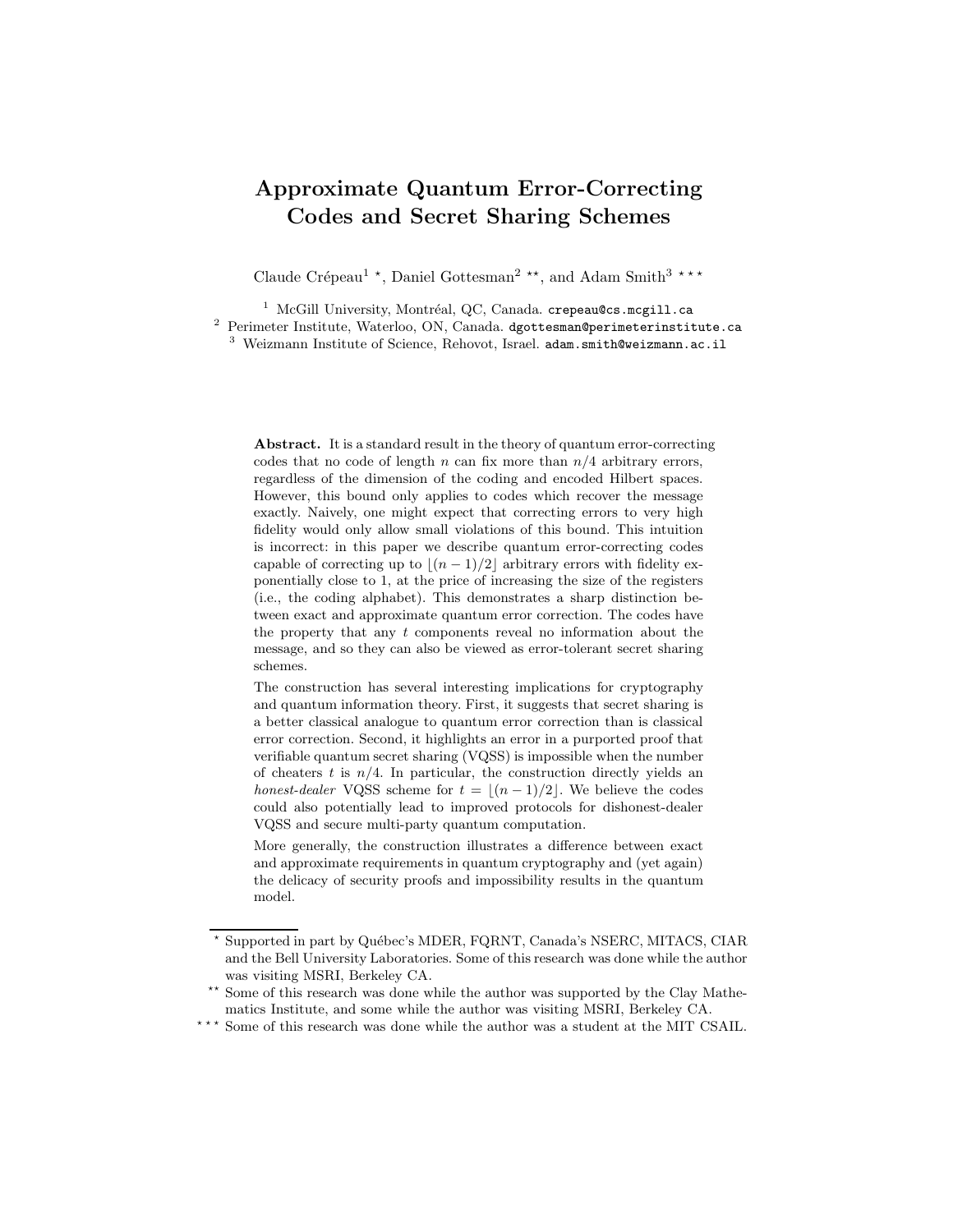## 1 Introduction

Quantum computers are likely to be highly susceptible to errors from a variety of sources, much more so than classical computers. Therefore, the study of quantum error correction is vital not only to the task of quantum communications but also to building functional quantum computers. In addition, quantum error correction has many applications to quantum cryptography. For instance, there is a strong connection between quantum error-correcting codes and secret sharing schemes [6], and that connection was combined with fault-tolerant quantum computation to perform multiparty secure quantum computations [9]. Many quantum key distribution schemes also rely on ideas from quantum errorcorrection for their proofs of security. Thus, bounds on the performance of quantum error-correcting codes (QECCs) in various scenarios are relevant both to the foundations of quantum information theory and to quantum cryptography.

It is an immediate result of the no-cloning theorem [24] that no quantum error-correcting code of length n can fix  $n/2$  erasures: such a code would allow one to reconstruct two copies of an encoded quantum state from two halves of the full codeword, which would be cloning the state. This result is valid regardless of the dimension of the coding Hilbert space. Another well known result from the theory of quantum error correction is that a length  $n$  code can fix t arbitrary single position errors if and only if it can fix  $2t$  erasure errors [11]. This follows immediately from the quantum error-correction conditions [11]

$$
\langle \psi_i | E_a^{\dagger} E_b | \psi_j \rangle = C_{ab} \delta_{ij} \tag{1}
$$

(for basis encoded states  $\{|\psi_i\rangle\}$  and correctable errors  $\{E_a\}$ ) and implies that no QECC of length n can fix more than  $n/4$  arbitrary errors, regardless of the dimension of the coding and encoded Hilbert spaces. In contrast, a classical repetition code can correct up to  $|(n - 1)/2|$  errors.

In this paper, we describe QECCs of length  $n$  that can correct arbitrary errors which affect up to  $t = \lfloor (n - 1)/2 \rfloor$  positions, with the guarantee that the fidelity of the reconstructed state will be exponentially close to 1. That is, approximate quantum error-correcting codes have the capability of correcting errors in a regime where no exact QECC will function. The scheme is also a secret-sharing scheme, in that no t positions reveal any information at all about the message. The result has a number of implications for both cryptography and quantum information theory:

- It may be possible to build approximate QECCs which are highly efficient and yet useful in common error correction scenarios, improving on exact QECCs for the same scenarios. In most cases, exact reconstruction of the quantum state is not necessary, so a more efficient approximate QECC would be welcome.
- The connection between correcting general errors and erasure errors breaks down for approximate QECCs. This suggests there is no sensible notion of distance for an approximate quantum error-correcting code.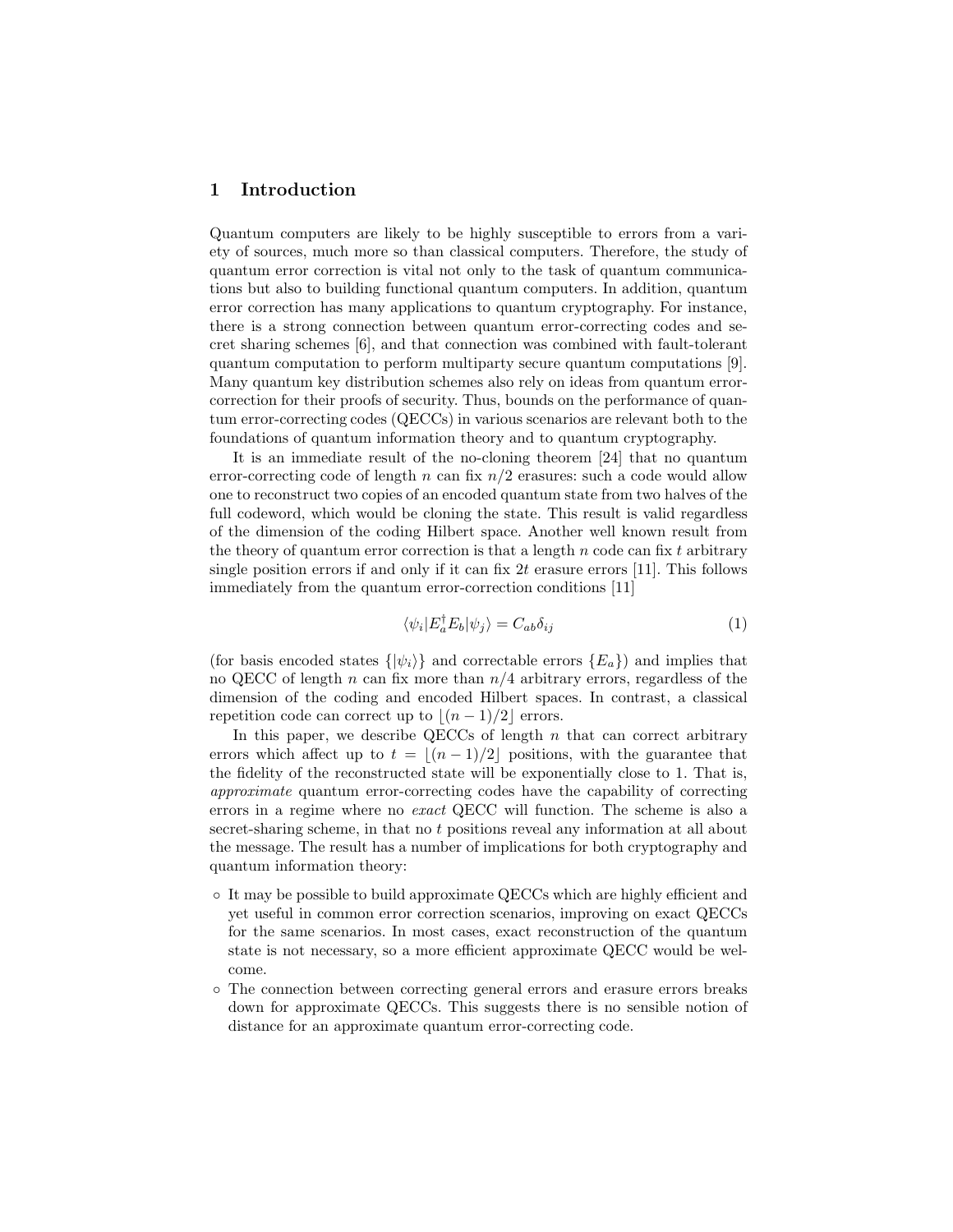- The proof of the impossibility of verifiable quantum secret sharing (VQSS) with  $t \geq n/4$  cheaters in [9] is incorrect, since it assumes that the  $t < n/4$ bound on error correction extends to approximate quantum codes. In particular, the construction described here immediately yields an honest-dealer verifiable quantum secret sharing scheme which is secure for  $t = \lfloor (n - 1)/2 \rfloor$ . Similar constructions may allow verifiable quantum secret sharing (VQSS) with a *dishonest* dealer and secure multiparty quantum computation (MPQC) beyond previously known bounds. We have devised candidate protocols for these tasks allowing up to  $(n - 1)/2$  cheaters, but we do not present them here, as we have not yet proved their security and they are, in any case, quite complex.
- Secret sharing may serve as a better classical analogue to quantum error correction than does classical error correction. The sharp difference we see between perfect and approximate quantum error correction parallels to some extent a similar difference between error-tolerant secret sharing schemes (explained below) with zero error and those with exponentially small error [19]. The codes here use such secret sharing schemes as a building block.
- More generally, our results demonstrate that there can be a dramatic difference in behavior between the exact performance of some quantum-mechanical task and approximate performance of the task, even when the approximation is exponentially good. A similar divergence between exact and approximate bounds has recently been seen in the context of private quantum channels [13]. These examples serve as a caution — especially valid in cryptography that intuition about approximate performance of quantum protocols may be misleading.

The idea of using a randomized encoding algorithm is not new in QECC. In particular [4] have devised codes that can correct more (malicious) errors on average than any deterministic QECC. However, their model significantly differs from ours in one of two ways: they assume either that the errors occur at random or that the code is randomly agreed on by the coder and the decoder but is kept secret from the adversarial noise source. This model does not seem suitable in cryptographic applications such as VQSS and MPQC [9]. In our model no secret is shared by the coder and decoder. However, part of our code can be viewed as providing a way for the coder to information-theoretically encrypt the necessary secret. (This is possible since the adversary only has access to part of the transmitted state, though it could be any part.)

A closer analogue to our codes is present in [15], which gave a pure-state encoding to approximately correct a specific error model more efficiently than a typical minimum-distance code. (Note, however, that the nature of the error model in fact precludes any exact quantum error-correcting code.) Closer yet is [21], which considered approximate quantum error correction in precisely our sense, and studied conditions for approximate error correction to be possible. They did not, however, present any specific codes or suggest that approximate QECCs might allow significant improvements in the number of correctable registers.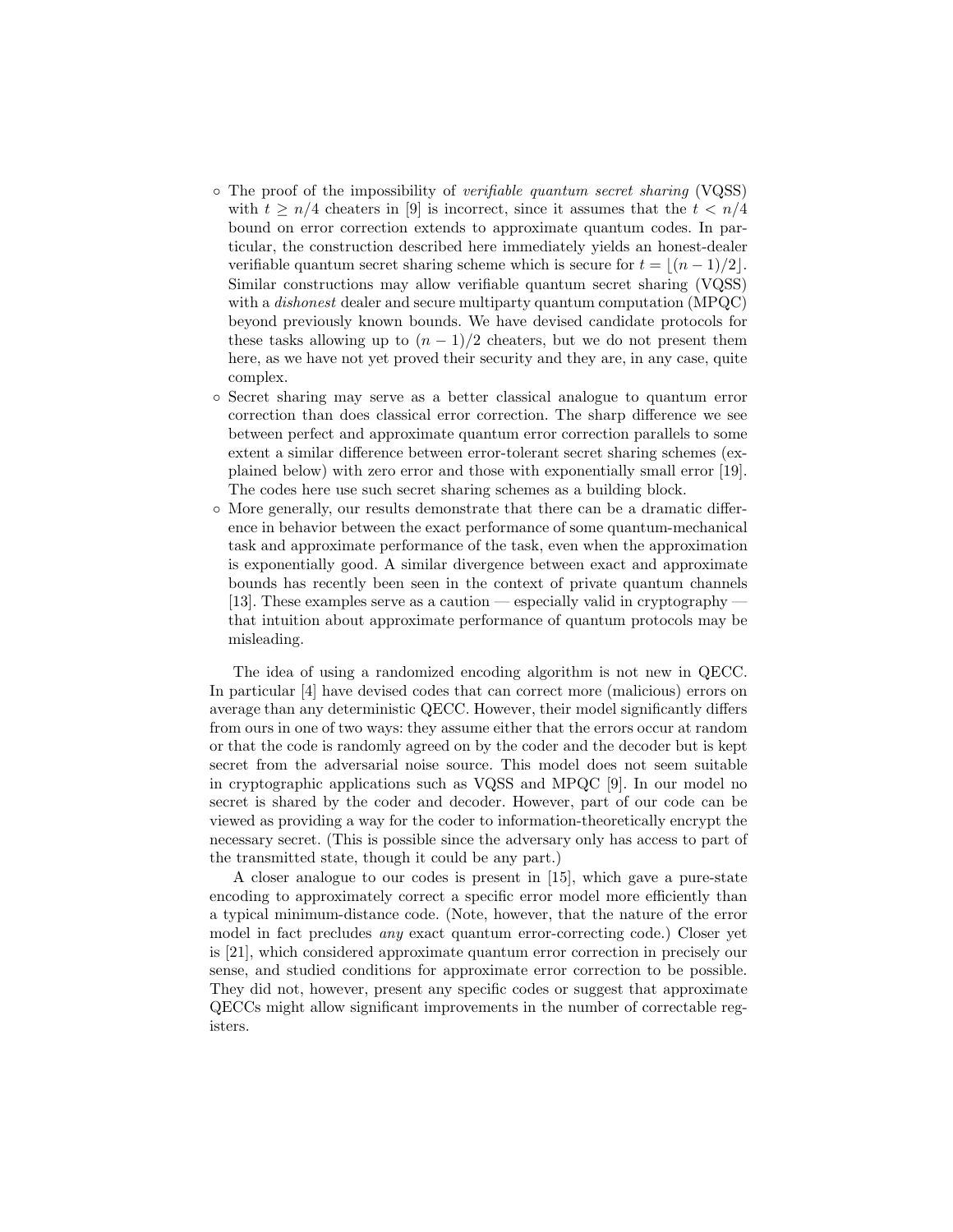Secret Sharing and Quantum Error Correction Classically, an  $(n, d)$ -secret sharing scheme splits a secret into n pieces so that no  $d-1$  shares reveal any information about the secret, but any d shares allow one to reconstruct it. Such a scheme is already an error-correcting code, since it allows one to correct up to  $n-d$  erasures. Error-correcting codes need not be secret sharing schemes: a repetition code, for example, provides no secrecy at all. In the quantum world, the connection is much tighter. Cleve *et al.* [6] observed that any (perfect) QECC correcting t erasures is itself a secret sharing scheme, in that no t components of the code reveal any information about the message. This follows from the principle that information implies disturbance. Furthermore, most known (perfect) classical secret sharing schemes (and "ramp" schemes) can be directly transformed into (perfect) QECC's with the related parameters [22].

The quantum code construction described here illustrates a further connection to classical secret sharing. An error-tolerant secret sharing scheme (ETSS) can recover the secret even when  $t$  shares have been maliciously corrupted. Ordinary  $(n, d)$ -secret sharing schemes are error-tolerant: such a scheme corrects  $n - d$  erasures and hence  $t = (n - d)/2$  errors (this fact was first highlighted for Shamir secret sharing in  $[16]$ . If we also want any t shares to reveal no information, then we get  $t < d$ , and thus  $t < n/3$ . This is optimal for schemes with zero error probability. On the other hand, if one allows a small probability of mistaken error correction, then one can in fact get error-tolerant secret sharing schemes which correct  $t = \lfloor (n - 1)/2 \rfloor$  errors (see the Preliminaries for more details). Thus, the best classical analogue for approximate quantum codes are error-tolerant classical secret sharing schemes which correct any  $t$  errors with high probability. These have been studied more or less explicitly in work on multi-party computation [19, 7, 8].

It is worth noting that the construction of quantum error-tolerant secret sharing schemes has farther reaching implications than analogous classical constructions. Our approximate quantum codes correct a number of general errors for which no exact code would suffice, whereas the classical constructions can be better understood as reducing the number of erasures that can be corrected via secret sharing techniques. A straightforward classical repetition code already corrects up to  $|(n - 1)/2|$  arbitrary errors exactly, so there is no need to resort to sophisticated techniques to achieve this with classical ECCs.

Results Our construction produces quantum codes which encode  $\ell$  qubits into n registers of  $\frac{\ell}{(n-2t)} + O(ns)$  qubits each and which correct any t adversarial errors with probability  $2^{-s}$  (the bound assumes  $\log n < \ell < 2^s$  for simplicity). This is done by transforming  $[[n, 1, n/2]]_n$  QECCs on *n*-dimensional registers into better codes on  $2^{O(ns)}$ -dimensional registers. The codes we construct are always decodable in polynomial time, since the only necessary operations are verification of quantum authentication and erasure correction for a stabilizer code, and since erasure correction for a stabilizer code only requires solving a system of linear equations.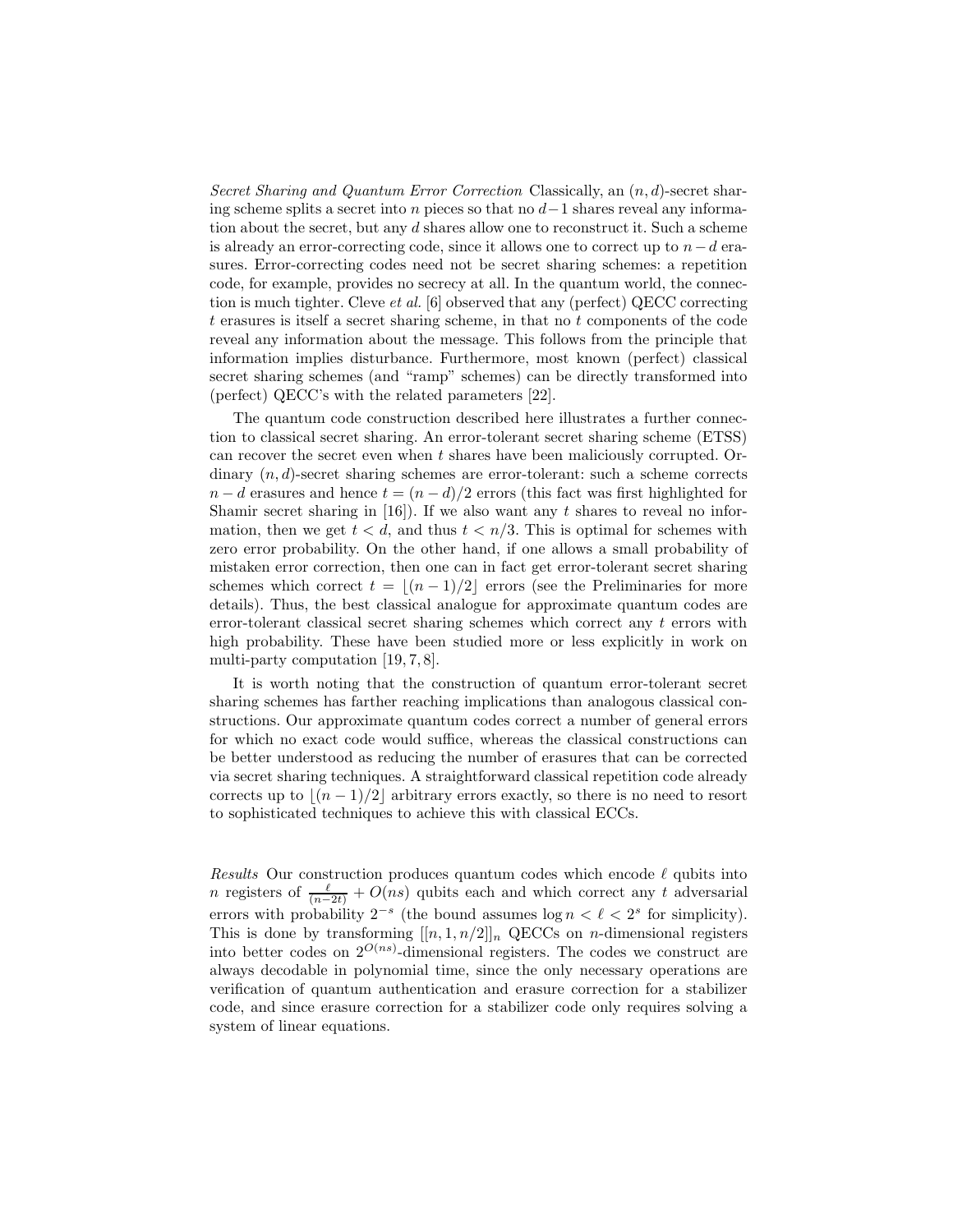## 2 Preliminaries

Classical Authentication For our purposes, a classical (one-time) authentication scheme is a function  $h_a(m)$  that takes a secret key a and a message m as input (and no other randomness), and outputs a tag for the message. Typically, Alice sends the pair  $m, h_a(m)$  to Bob, with whom she shares the key a. Bob receives a pair  $m', tag'$  and accepts the message as valid if and only if  $tag' = h<sub>a</sub>(m')$ . Bob will always accept a message that really came from Alice. The scheme has error  $\epsilon$  if, given a valid pair  $m, h_a(m)$ , no adversary Oscar can forge a tag for a different message m' with probability better than  $\epsilon$ . That is, for all messages m and all (computationally-unbounded, randomized) algorithms  $O($ ), if a is chosen randomly from a set of keys  $K$ , then:

$$
\Pr_{a \leftarrow \mathcal{K}}[m', tag' \leftarrow O(m, h_a(m)) : tag' = h_a(m')] \le \epsilon.
$$

We make no assumptions on the running time of the adversary. If the message is  $\ell$  bits long, then one can find a polynomial time authentication scheme where both the key and the tags have length  $O(\log \ell + \log (\frac{1}{\epsilon}))$  (see, e.g., [10]).

For the remainder of this paper, we assume the reader is familiar with the basic notions and notation of quantum computing (see a textbook such as [17] if necessary).

Quantum Authentication Intuitively, a quantum authentication scheme [2] is a keyed system which allows Alice to send a state  $\rho$  to Bob with a guarantee: if Bob accepts the received state as "valid", the fidelity of that state to  $\rho$  is almost 1. Moreover, if the adversary makes no changes, Bob always accepts and the fidelity is exactly 1. The following definition is from Barnum et al. [2]. We first define what constitutes a quantum authentication scheme, and then give a definition of security.

**Definition 1** ([2]) A quantum authentication scheme  $(QAS)$  is a pair of polynomial time quantum algorithms A and V together with a set of classical keys  $K$  such that:

- $\circ$  A takes as input an m-qubit message system M and a key  $k \in \mathcal{K}$  and outputs a transmitted system  $C$  of  $m + t$  qubits.
- $\circ$  V takes as input the (possibly altered) transmitted system  $\ddot{C}$  and a classical key  $k \in \mathcal{K}$  and outputs two systems: a m-qubit message state  $\tilde{M}$ , and a single (verdict) qubit V which indicates acceptance or rejection. The classical basis states of V are called  $|ACC\rangle$ ,  $|REJ\rangle$  by convention.

For any fixed key k, we denote the corresponding super-operators by  $A_k$  and  $V_k$ .

Bob may measure the qubit  $V$  to see whether or not the transmission was accepted or rejected. Nonetheless, we think of V as a qubit rather than a classical bit since it will allow us to describe the joint state of the two systems  $\tilde{M}$ , V with a density matrix. Given a pure state  $|\psi\rangle \in \mathcal{H}_M$ , consider the following test on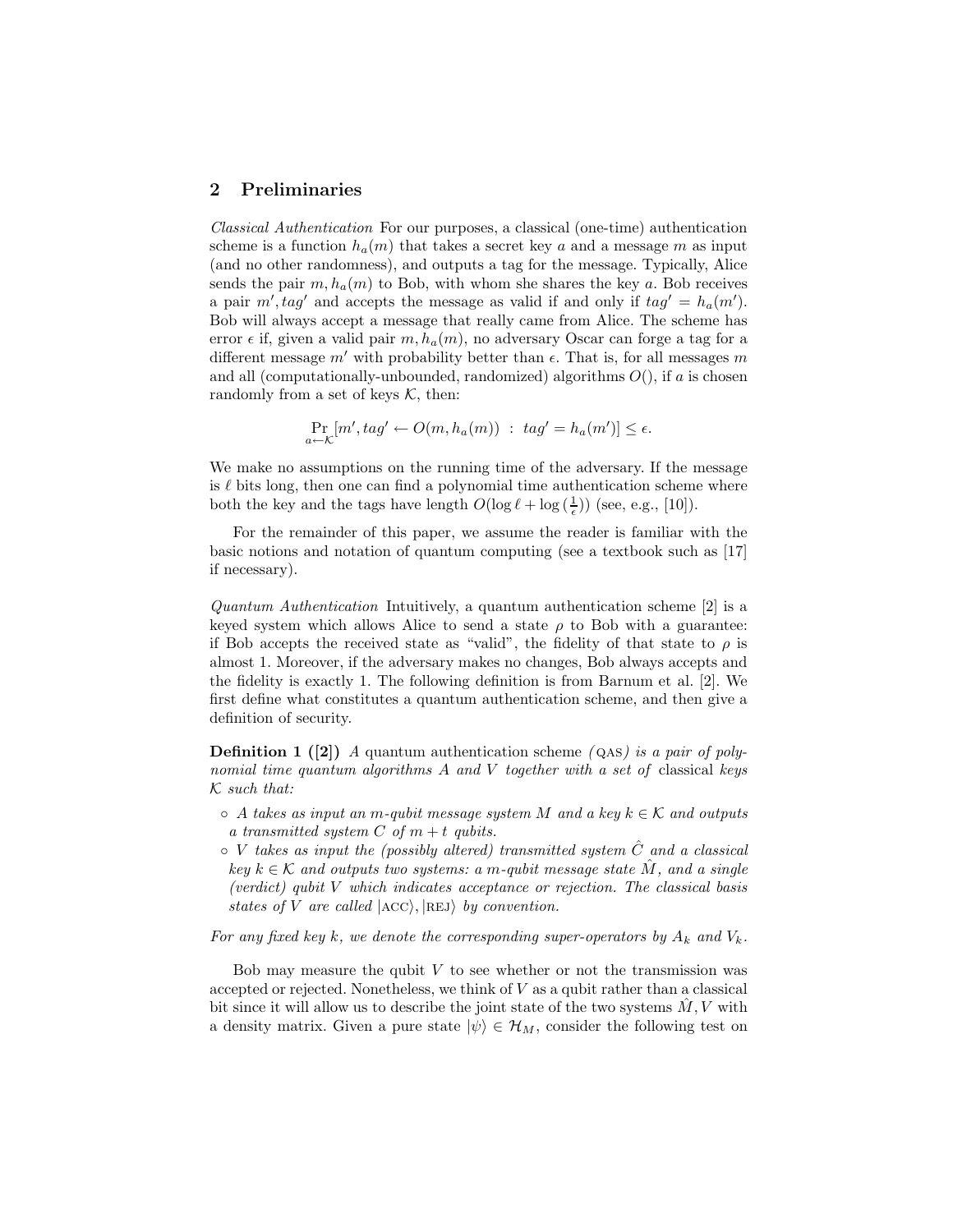the joint system  $\hat{M}$ , V: output a 1 if the first m qubits are in state  $|\psi\rangle$  or if the last qubit is in state  $|REJ\rangle$  (otherwise, output a 0). The projectors corresponding to this measurement are

$$
\begin{split} P_1^{|\psi\rangle} &= |\psi\rangle\langle\psi| \otimes |\text{ACC}\rangle\langle\text{ACC}| \ + \ I_{\hat{M}} \otimes |\text{rel}\rangle\langle\text{rel}| \\ P_0^{|\psi\rangle} &= (I_{\hat{M}} - |\psi\rangle\langle\psi|) \otimes (|\text{ACC}\rangle\langle\text{ACC}|) \end{split}
$$

We want that for all possible input states  $|\psi\rangle$  and for all possible interventions by the adversary, the expected fidelity of V's output to the space defined by  $P_1^{|\psi\rangle}$ is high. This is captured in the following definition of security.

**Definition 2** ([2]) A QAS is secure with error  $\epsilon$  for a state  $|\psi\rangle$  if it satisfies:

- $\circ$  Completeness: For all keys  $k \in \mathcal{K}$ :  $V_k(A_k(|\psi\rangle\langle\psi|)) = |\psi\rangle\langle\psi| \otimes |\text{ACC}\rangle\langle\text{ACC}|$
- $\circ$  Soundness: For a super-operator  $\mathcal{O}$ , let  $\rho_{Bob}$  be the state output by Bob when the adversary's intervention is characterized by  $\mathcal{O}$ , that is:  $\rho_{Bob}$  =  $\frac{1}{|\mathcal{K}|}\sum_{k}V_{k}(\mathcal{O}(A_{k}(|\psi\rangle\langle\psi|)))$  (this is the expectation over all values of the key of the state output by Bob). The QAS has soundness error  $\epsilon$  for  $|\psi\rangle$  if for all super-operators O,

$$
\text{Tr}\left(P_1^{|\psi\rangle}\rho_{Bob}\right) \ge 1 - \epsilon
$$

A QAS is secure with error  $\epsilon$  if it is secure with error  $\epsilon$  for all states  $|\psi\rangle$ . We make no assumptions on the running time of the adversary.

In order to authenticate a message of  $\ell$  qubits, the authentication scheme of [2] uses a (classical) key of length  $2\ell + O(\log(\frac{1}{\epsilon}))$  random bits and produces a transmitted system of  $\ell + O(\log(\frac{1}{\epsilon}))$  qubits. The large part 2 $\ell$  of the classical key is used to the encrypt the quantum state, which is necessary for any quantum authentication scheme to be secure [2]. In the special case where Alice wishes to authenticate half of a maximally entangled state  $\sum |i\rangle|i\rangle$ , in fact only  $O(\log{(\frac{1}{\epsilon})})$ classical key bits are necessarily [18, 12], effectively because Alice's message is already a maximally mixed state, making encryption redundant.

Composability of Quantum Authentication We will need authentication protocols that have an additional composability property: If  $(A_k, V_k)$  is a QAS with error  $\epsilon$  for key k, then the concatenated protocol

$$
\left(\bigotimes_{i=1}^{n} A_{k_i}, \bigotimes_{i=1}^{n} V_{k_i}\right) \tag{2}
$$

should be a QAS with error  $\epsilon$  for the key  $(k_1, \ldots, k_n)$ , with the understanding that the concatenated verification protocol accepts if and only if all of the tensor components accept (i.e. the verdict qubit for the concatenated scheme is the logical AND of the individual verdict qubits).

This sort of composability holds trivially for a classical authentication scheme, although the error may increase linearly with the number of compositions. We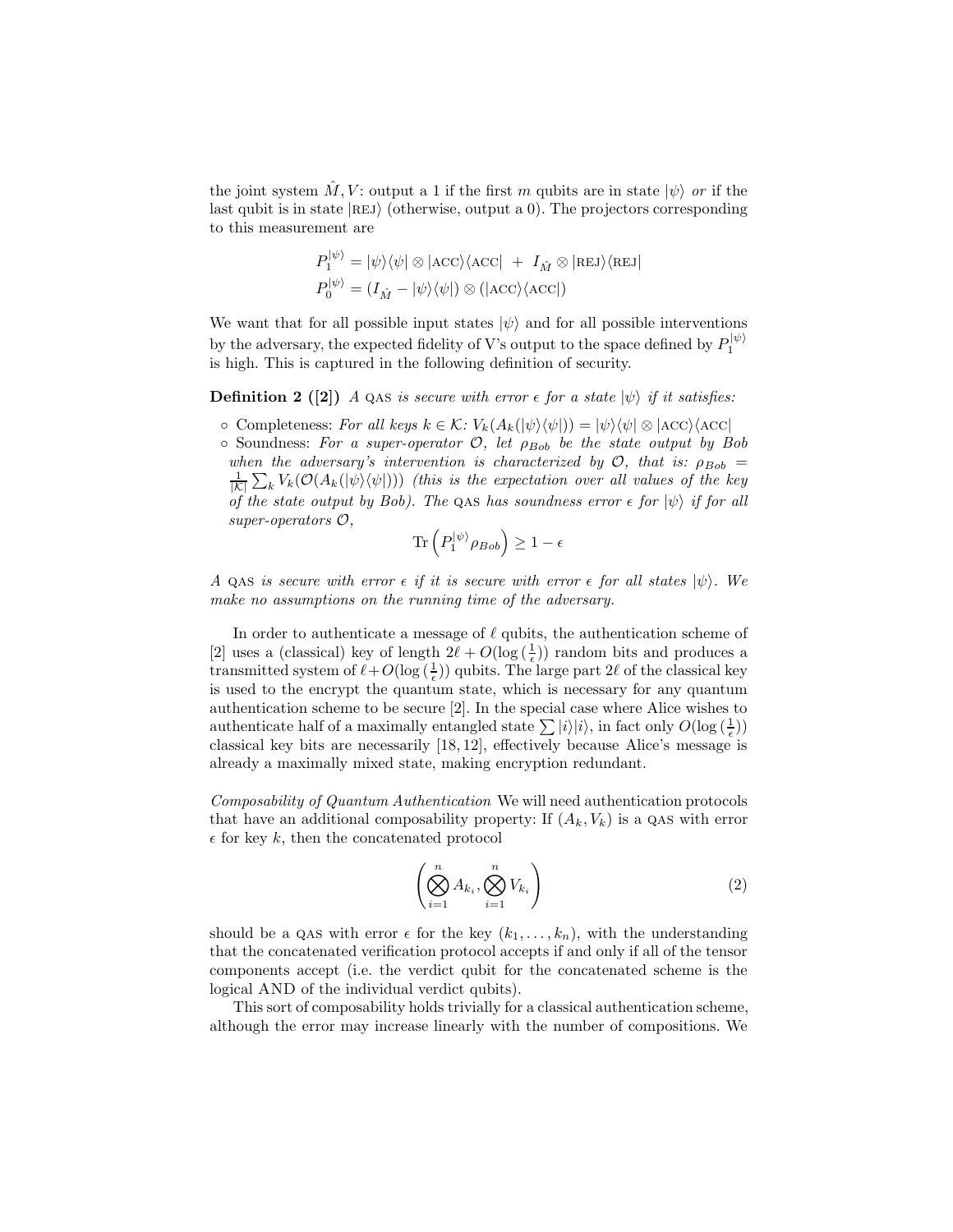do not know if the same is true in general for quantum authentication schemes. However, the quantum authentication schemes of [2] are indeed composable, with no blow-up in the error parameter. This follows because they are constructed from stabilizer purity testing codes (PTCs), which clearly satisfy a corresponding property (if  $Q_k$  is a stabilizer PTC with error  $\epsilon$ , then  $\bigotimes_{i=1}^n Q_{k_i}$  is a stabilizer PTC with error  $\epsilon$ ).

Classical Secret Sharing and Error Correction A classical  $(n, d)$ -secret sharing scheme  $[20]$  is a cryptographic protocol allowing a *dealer* to share a secret k into *n* shares  $(s_1, \ldots, s_n)$  with *n* share-holders  $P_1, \ldots, P_n$  in such a way that any  $d-1$  $s_i$ 's contains no information about k whereas any d of those  $s_i$ 's completely define k. We write  $(s_1, \ldots, s_n) \in_R SS_{n,d}(k)$ , a random instantiation of a set of shares for secret k. The original construction of Shamir [20], based on Reed-Solomon codes, allows one to share an  $\ell$ -bit secret with shares that are each max  $\{\ell, \log n\}$ bits.

An important component in our construction is a classical secret sharing scheme which allows the honest players to reconstruct the secret even if the cheaters alter their shares. Specifically, consider the following game: an honest dealer takes a secret, splits it into n shares  $s_1, \ldots, s_n$ , and distributes the shares amongst n participants over secure channels (i.e., player i gets only  $s_i$ ). Next, an adversary (adaptively) corrupts up to  $t = d-1$  of the players. Finally, all players send their (possibly corrupted) shares over secure channels to a trusted arbiter who attempts to recover the secret. The secret sharing scheme is called an *error*tolerant secret sharing scheme (ETSS) and is t-error-correcting with error  $\epsilon$  if the arbiter can reconstruct the correct secret with probability  $1 - \epsilon$ , regardless of the adversary's strategy. In other words, an ETSS is a secret-sharing scheme which also acts as an error-correcting code correcting any  $t$  errors with high probability.

Error-tolerant secret sharing has been studied under the names "honestdealer VSS with a non-rushing adversary" [8] and "non-interactive Las Vegas perfectly secure message transmission" [23]. "Robust secret sharing" [5] is a slightly weaker variant of the problem. Another variant, "honest-dealer VSS with rushing" is slightly stronger than ETSS; see [8] for a discussion of the differences.

A number of constructions of ETSS schemes appear in the literature. When  $t < n/3$ , any ordinary secret sharing scheme is in fact an ETSS with zero error (since it is a code correcting  $2t$  erasures and hence t errors). This connection was first pointed out by [16]. When t is between  $n/3$  and  $n/2$ , one can adapt constructions from multi-party computation protocols [19, 7, 8]. We will use a simple construction for the case  $t = \lfloor (n - 1)/2 \rfloor$  from [8]. The dealer encodes the secret using an ordinary secret sharing scheme, and augments the shares by creating a fresh authentication key and tag for every pair of players:  $P_i$  gets the key  $a_{ij}$  and  $P_j$  gets the tag  $h_{a_{ij}}(s_j)$ . If the adversary does not succesfully forge any authentication tags for keys held by honest players, then the arbiter can reconstruct the secret by accepting only shares for which at least  $t + 1$  of the authentication tags are valid.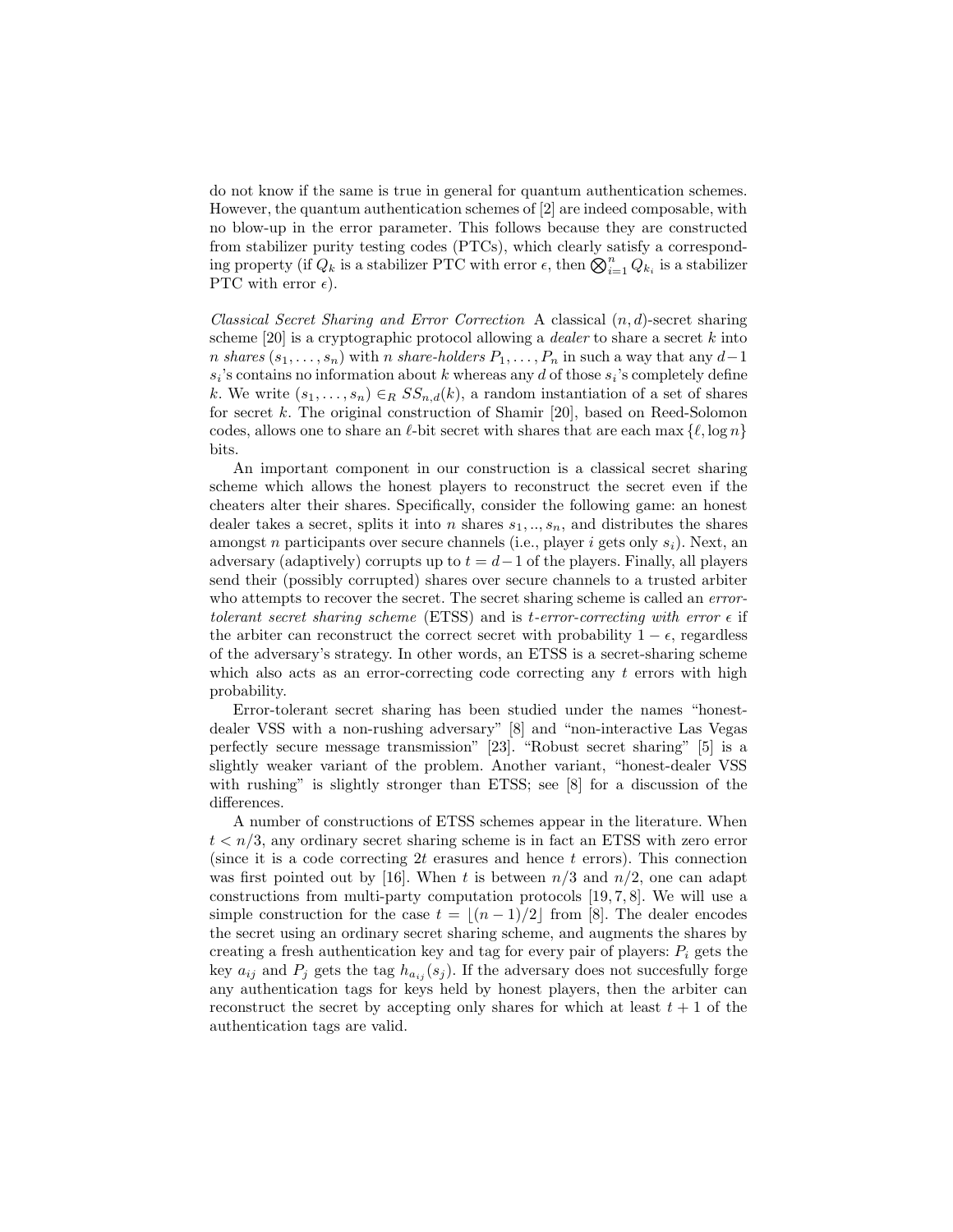The two schemes suggested above tolerate the maximum number of cheaters. On one hand, schemes with zero error can tolerate at most  $n/3$  errors [19]. On the other hand, it is clear that no ETSS scheme can correct more than  $t = \lfloor (n - 1)/2 \rfloor$  errors: any  $n - t$  players must be able to reconstruct the secret alone (as the adversary could simply erase all its shares), and so we must have  $n-t > t$ . Alternatively, one can view this as an ordinary error correction bound: if the adversary could control half of the shares, he could make them all consistent with a value of his choosing (say 0) and force the arbiter to reconstruct 0.

The main complexity measure of an ETSS scheme is the share size. For a given scheme, let  $CC(\ell, \epsilon, t)$  denote the maximum size (in bits) of a share held by any player. When  $t < n/3$ , the usual Shamir secret sharing scheme is a zero-error ETSS scheme with zero error and share size  $CC(\ell, 0, t) = \ell/(n - 3t)$ (for  $\ell > (n - 3t) \log n$ ). The errors can be corrected in polynomial time since the scheme encodes data in a Reed-Solomon code. For  $t = |(n - 1)/2|$ , the augmented scheme using authentication tags produces shares of size  $CC(\ell)$  =  $\ell + O(n \log(\frac{1}{\epsilon}))$  (when  $\ell > \log n$  and  $\log(\frac{1}{\epsilon}) > \max\{n, \ell\}$ ).

Based on [5], Cramer et al. [8] present a more compact scheme for  $t =$  $\lfloor (n-1)/2 \rfloor$  with share size  $O(\ell + n + \log(\frac{1}{\epsilon}))$ . Unfortunately, that scheme is not known to correct the errors in polynomial time. A second scheme, for t further away from  $n/2$ , generates shares of size  $CC(\ell, \epsilon, t) = \Omega(n \log(\frac{1}{\epsilon}) + \ell/(n - 2t)).$ The same work [8] also proved a simple lower bound on the share size of ETSS schemes:  $CC(\ell, \epsilon, t) = \Omega(\log(\frac{1}{\epsilon}) + \frac{\ell}{(n-2t)})$ . This bound is tight for  $\log(\frac{1}{\epsilon}) > n$ and  $n = 2t + 1$ .

# 3 Definition of Approximate Quantum Codes (AQECC)

An approximate quantum error-correcting code allows Alice to send a state  $\rho$ to Bob with the guarantee that if few enough errors occur in transmission, the fidelity of the state received by Bob to  $\rho$  will be almost 1.

Let  $q = p^m$  and  $Q = p^N$  for some prime p and integers m, N. We first define what constitutes an AQECC over  $\mathbb{F}_Q$ , and then give a definition of correctness. (Note that the definition makes sense over any alphabet, but we restrict to prime powers for simplicity).

**Definition 3** An approximate quantum error correcting code  $(AQECC)$  is a pair of quantum algorithms  $E$  (encoder) and  $D$  (decoder) such that:

- $\circ$  E takes as input a m-quqit message system M and outputs a (mixed state) codeword  $C$  of n quQits.
- $\circ$  D takes as input the (possibly altered) transmitted system  $\hat{C}$  and outputs a  $m$ -quqit message state  $M$ .

In our constructions, both the encoding E and error-correction algorithm D run in polynomial time in the number of qubits of input.

We will define the correctness of an AQECC on pure states, but it follows from a result of Barnum, Knill and Nielsen ([3], Thm 2) that the output of the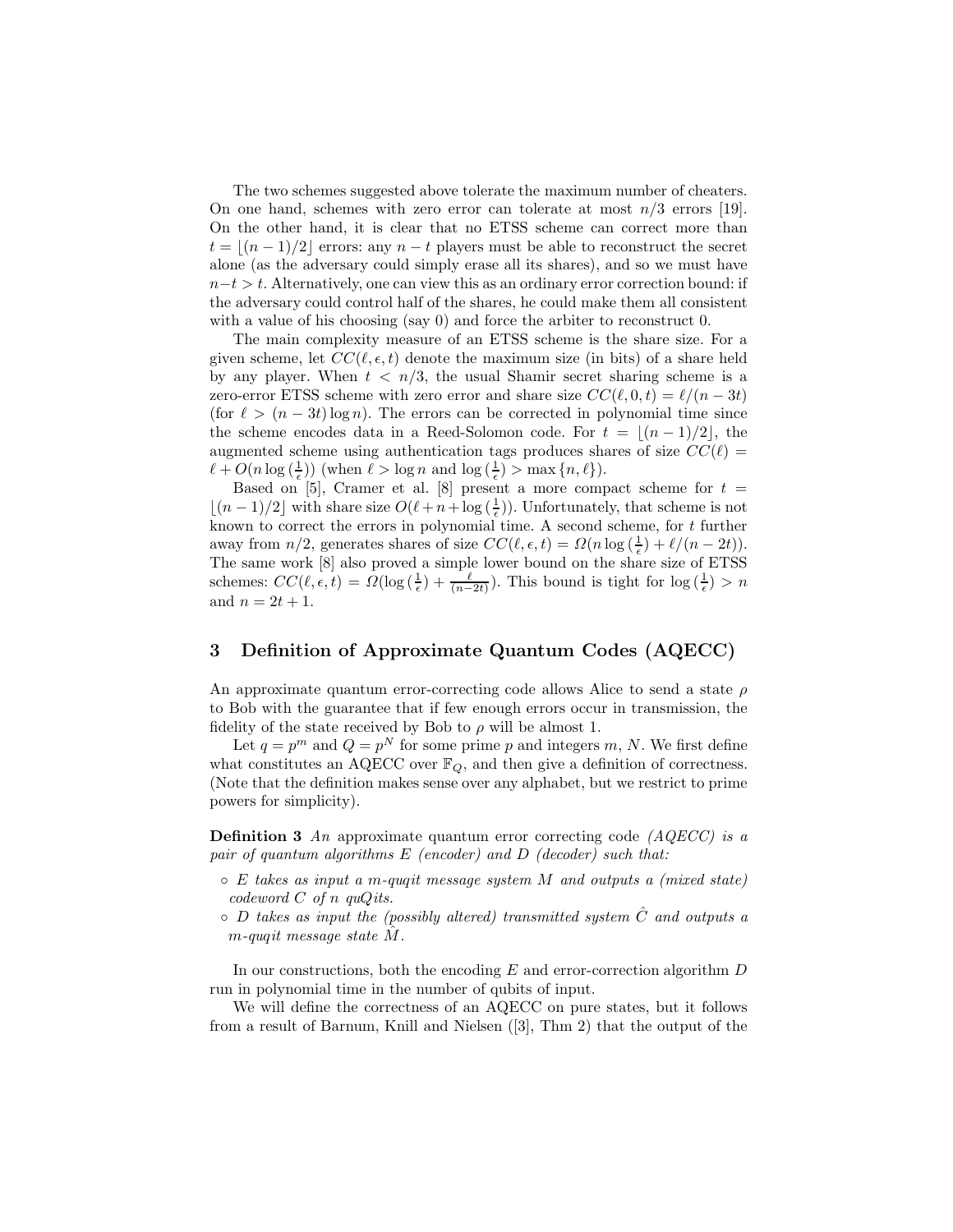AQECC also has high fidelity to an input which is mixed or part of an entangled state.

Given a pure state  $|\psi\rangle \in \mathcal{H}_M$ , consider the following test on the system  $\tilde{M}$ : output a 1 if the first k quqits are in state  $|\psi\rangle$  (otherwise, output a 0). The projectors corresponding to this measurement are

$$
P_{\psi} = |\psi\rangle\langle\psi|
$$
  

$$
P_{\psi}^{\perp} = (I_{\hat{M}} - |\psi\rangle\langle\psi|)
$$

We want that for all possible input states  $|\psi\rangle$  and for all possible interventions by the adversary, the expected fidelity of Bob's output to the space defined by  $P_{\psi}$  is high. This is captured in the following definition of correctness.

**Definition 4** An AQECC is t-correct with error  $\epsilon$  for a state  $|\psi\rangle$  if for all superoperators O acting on at most t quQits (that is, O can be written as  $I_{n-t} \otimes \tilde{\mathcal{O}}_t$ for some partition of the system into  $n - t$  and t quQits),

$$
\text{Tr}\left(P_{\psi}\rho_{Bob}\right) \geq 1 - \epsilon,
$$

where  $\rho_{Bob}$  is the state output by Bob when the adversary's intervention<sup>4</sup> is *characterized by*  $O$ *, that is:* 

$$
\rho_{Bob} = D(\mathcal{O}(E(|\psi\rangle\langle\psi|))).
$$

An AQECC is t-correct with error  $\epsilon$  if it is t-correct with error  $\epsilon$  for all states  $|\psi\rangle$ .

# 4 A length 3 quantum code approximately correcting one arbitrary error

We start with a small example, from a well known code. The code  $c$  corrects one erasure error:

$$
|0\rangle \rightarrow |000\rangle + |111\rangle + |222\rangle
$$
  
\n
$$
|1\rangle \rightarrow |012\rangle + |120\rangle + |201\rangle
$$
  
\n
$$
|2\rangle \rightarrow |021\rangle + |102\rangle + |210\rangle
$$
  
\n(3)

Let  $H_1 \otimes H_2 \otimes H_3$  be the coding space of the original code

$$
c|\psi\rangle \in H_1 \otimes H_2 \otimes H_3,
$$

and let  $(A_k, V_k)$  be a quantum authentication scheme as constructed in [2]. We construct a three-component code  $c'$  as follows:

$$
c'|\psi\rangle = (A_{k_1}(H_1), k_2, k_3),
$$
  
\n
$$
(A_{k_2}(H_2), k_1, k_3),
$$
  
\n
$$
(A_{k_3}(H_3), k_2, k_1).
$$
\n(4)

<sup>4</sup> We make no assumptions on the running time of the adversary.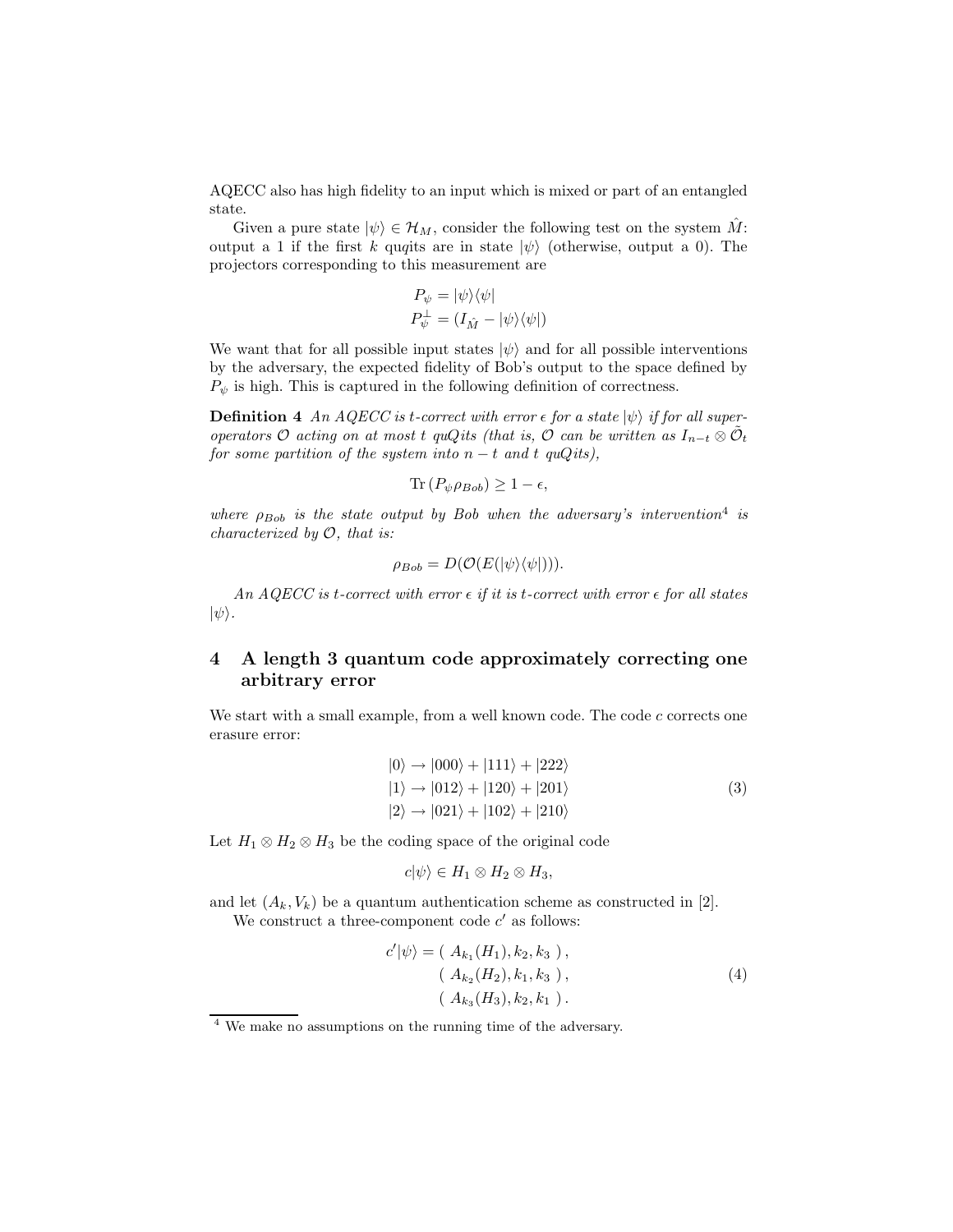Let  $H'_1 \otimes H'_2 \otimes H'_3$  be the coding space of the new code

$$
c'|\psi\rangle \in H'_1 \otimes H'_2 \otimes H'_3
$$

Note that  $k_1, k_2$ , and  $k_3$  are random *classical* strings which we use as keys for the quantum authentication protocol  $A_k$ . Thus, the  $H'_i$ s contain both quantum and classical information. Intuitively, we use the qas to ensure that an adversary cannot change the quantum state of a single register without being detected; thus, we can transform general errors into erasure errors, allowing us to correct one faulty register out of three (no exact QECC can do this). Then we distribute the authentication keys among the three registers so that Bob can recover them. We must, however, do so in a way that prevents an adversary with access to a single register from either learning the key applying to her own register (which would allow her to change the quantum state) or from preventing reconstruction of the classical keys.

**Theorem 1** If  $A_k$  is a QAS secure with error  $\epsilon$  then c' is a 1-correct AQECC with error prob.  $\text{poly}(\epsilon)$ , correcting one arbitrary error.

We omit the proof of this theorem, as in Section 5 we will prove a more general result.

### 4.1 Reconstruction

In all cases, the reconstruction has two phases. First we reconstruct the classical keys and use them to verify and decode the quantum authentications. This may result in discarding one register, but at least two remain, which is enough for the erasure-correcting code to recover the original encoded state. Consider the following cases:

 $\circ$  All  $k_i$ 's agree in  $H'_1, H'_2, H'_3$ :

Recover  $k_i$  from either  $H'_j, j \neq i$ , check that  $A_{k_i}(H_i)$  properly authenticates  $H_i$ . If one authentication fails, ignore the improperly authenticated  $H_i$  and reconstruct the valid codeword as  $c|\psi\rangle \in H_1 \otimes H_2 \otimes H_3$  using the erasure recovery algorithm from both  $H_j, j \neq i$ .

- $\circ$  Some  $H'_i$  disagrees with  $H'_j, H'_h$  on both keys  $k_h$  and  $k_j$ : Discard register *i*, which must be corrupted. Recover  $k_j$  from  $H'_h$  and  $k_h$  from  $H'_{j}$ , and decode the authentications  $A_{k_j}(H_j)$  and  $A_{k_h}(H_h)$  (which should both pass, since only one register can fail). Reconstruct the valid codeword as  $c|\psi\rangle \in H_1 \otimes H_2 \otimes H_3$  using the erasure recovery algorithm from  $H_j$  and  $H_h$ .
- $\circ$   $H'_{i}$  and  $H'_{j}$  disagree on key  $k_h$ , while  $H'_{h}$  agrees with everyone: Either register i or j is corrupt. Get  $k_i$  and  $k_j$  from  $H'_h$  and check that  $A_{k_i}(H_i)$  properly authenticates  $H_i$ , and that  $A_{k_j}(H_j)$  properly authenticates  $H_j$ . If neither fails, reconstruct the valid codeword as  $c|\psi\rangle \in H_1 \otimes H_2 \otimes H_3$ using the erasure recovery algorithm from  $H_i$  and  $H_j$ . If one fails, say  $A_{k_i}(H_i)$ , then conclude register *i* is corrupt and recover  $k_h$  from  $H'_{j}$ , decode  $A_{k_h}(H_h)$ , and reconstruct the valid codeword as  $c|\psi\rangle \in H_1 \otimes H_2 \otimes H_3$  using the erasure recovery algorithm from  $H_h$  and  $H_j$ .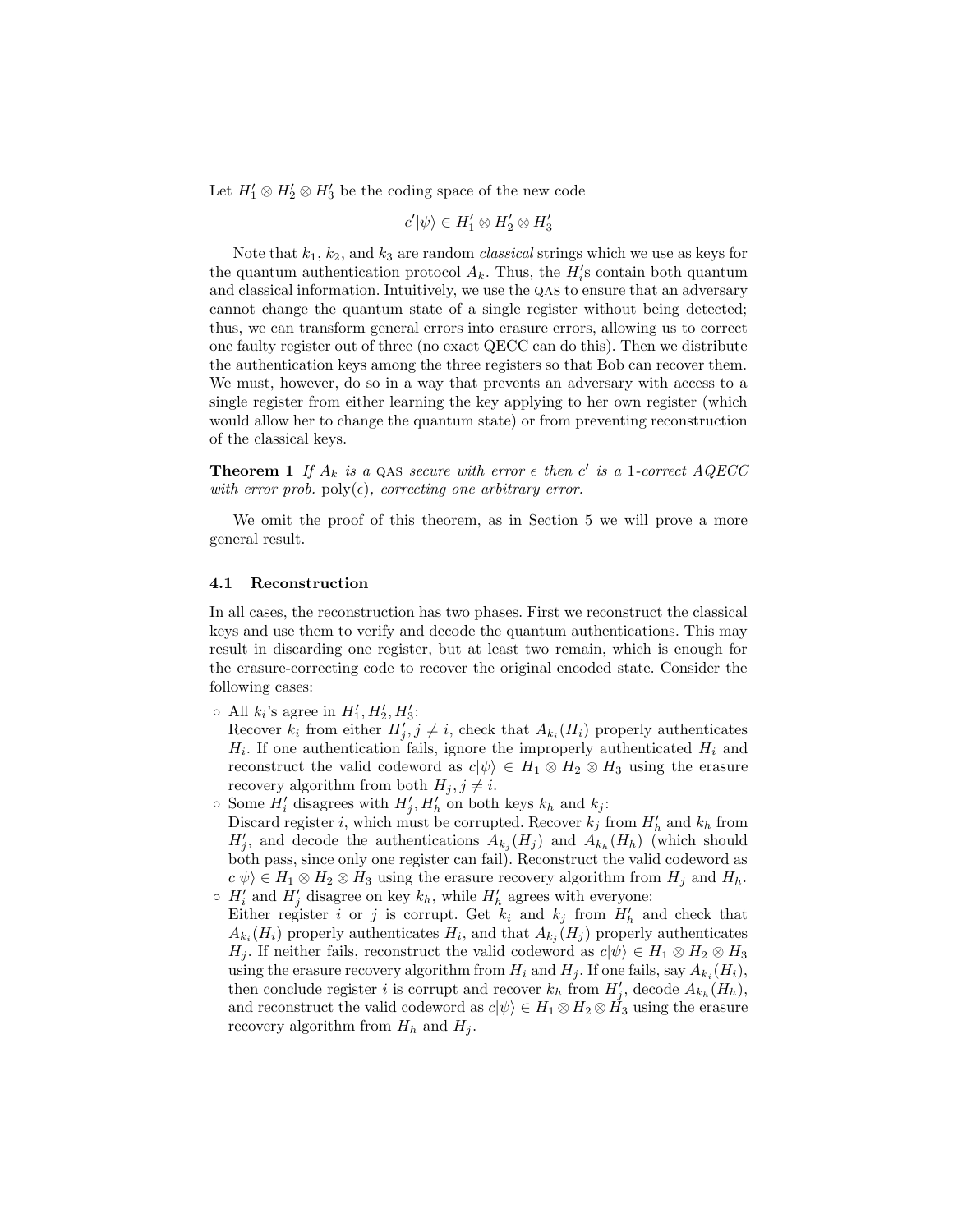Other cases cannot arise, since only one register can have been changed from the original encoding.

# 5 A general *n*-component approximate QECC family correcting up to  $d-1 < n/2$  arbitrary errors

In order to generalize the above construction to cases with  $n$  registers, we need to systemize the distribution of the classical keys. Again, it is helpful to imagine that we are trying to defeat an adversary with access to  $t < n/2$  components of the code. Recall that we needed two conditions: First, the adversary should not be able to learn the classical key for her register, but the receiver Bob should be able to reconstruct the keys. Second, the adversary should not be able to interfere with Bob's reconstruction of the keys.

These are precisely the properties of an ETSS. This suggests the following strategy for building a t-correct AQECC: encode  $|\psi\rangle$  using a distance  $t+1$  QECC, authenticate the *n* components using keys  $k = k_1, ..., k_n$ , and then share k using a classical ETSS. The result could be considered to be a quantum ETSS (that is, an ETSS for quantum data). However, the ramifications of this construction for quantum data are more far-reaching than for the classical protocol. Not only does the quantum ETSS have potential cryptographic applications, but it demonstrates the possibility of exceeding the no-cloning bound on QECCs. Indeed, any QECC, exact or approximate, is in some sense a quantum ETSS the ability to (approximately) correct erasures on a set of registers implies that an adversary with access to those registers can gain (almost) no information about the encoded data [21].

Let Q be a QECC that can correct  $d - 1 < n/2$  arbitrary erasure errors:  $\mathcal{Q} = [[n, k, d]]$ . Such a code can be constructed over sufficiently large dimension  $Q$ ; for instance, use a polynomial quantum code [1]. The coding space of  $Q$  is defined as

$$
\mathcal{Q}|\psi\rangle \in H_1 \otimes H_2 \otimes H_3 \otimes \ldots \otimes H_n.
$$

We assume  $\dim(H_1) = \dim(H_2) = \ldots = \dim(H_n)$ .

We construct a new code  $Q'$  over larger Hilbert spaces that can correct  $d-1 < n/2$  arbitrary errors except with small probability. Register i of the *n*-component code  $Q'$  contains the following:

$$
\langle A_{k_i}(H_i), s_i, [a_{ij}(\forall j \neq i)], [h_{a_{ji}}(s_i)(\forall j \neq i)] \rangle,
$$
\n
$$
(5)
$$

where we have used the classical authentication scheme (in systematic form):

$$
m, a \to (m, h_a(m)), \tag{6}
$$

which has error  $\epsilon$ , and  $(s_1, \ldots, s_n) \in_R SS_{n,d}(k_1, \ldots, k_n)$ , a secret sharing scheme such that any  $d-1$   $s_i$ 's contains no information about  $(k_1, \ldots, k_n)$  whereas any d of those  $s_i$ 's completely define  $(k_1, \ldots, k_n)$ . The combination of classical secret sharing and classical authentication forms an ETSS [8], as described above; in fact, any ETSS would do.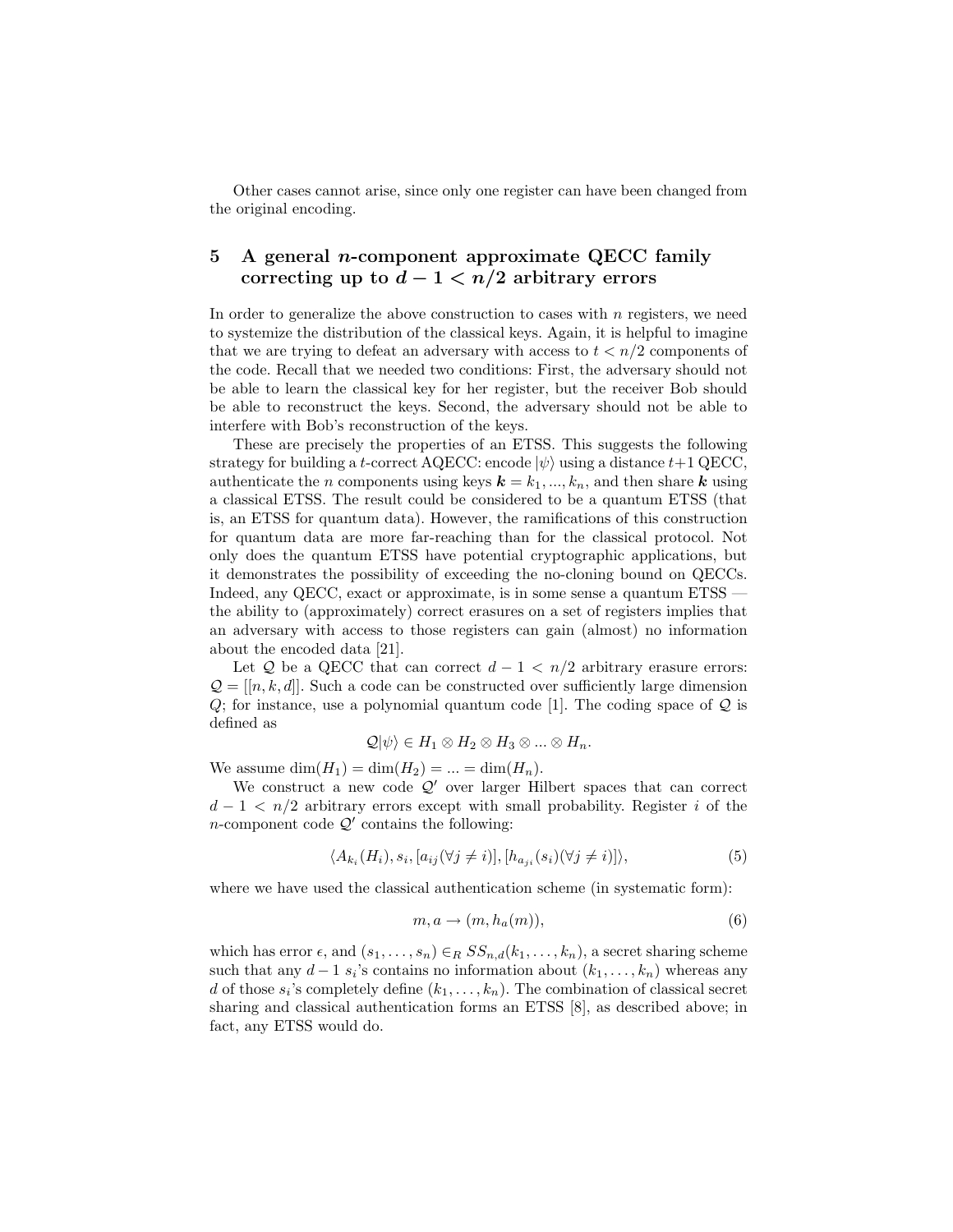For instance, the  $n = 3$  case of this construction is as follows:

$$
c'|\psi\rangle = (A_{k_1}(H_1), s_1, [a_{12}, a_{13}], [h_{a_{21}}(s_1), h_{a_{31}}(s_1)] ),(A_{k_2}(H_2), s_2, [a_{21}, a_{23}], [h_{a_{12}}(s_2), h_{a_{32}}(s_2)] ),(A_{k_3}(H_3), s_3, [a_{31}, a_{32}], [h_{a_{13}}(s_3), h_{a_{23}}(s_3)] ).
$$
\n(7)

Note that this is more complicated than the scheme in section 4. Instead of giving the keys  $k_i$  to the other two players, we have instead shared them among all three players, so no single component has access to any of the three keys used for quantum authentication. In section 4, we were able to use the fact that the quantum register attacked by the adversary must be the same as the classical register attacked, so it is only necessary to protect information about one of the keys  $k_i$ , not all of them. With the extra flexibility granted the adversary by being able to attack multiple registers, it is more straightforward to protect all  $n$  keys with the classical ETSS.

We are now ready for our main result. Let  $H'_1 \otimes H'_2 \otimes ... \otimes H'_n$  be the coding space of the new code

$$
\mathcal{Q}'|\psi\rangle \in H'_1 \otimes H'_2 \otimes \ldots \otimes H'_n
$$

**Theorem 2** If  $A_k$  is a QAS secure with error  $\epsilon$ , Q is a non-degenerate stabilizer code with distance d, and  $h_a(\cdot)$  is a classical authentication scheme with error  $\epsilon$ , then Q' is an approximate quantum error-correcting code correcting  $d-1$ arbitrary errors with error at most  $2n^2\epsilon$ .

#### 5.1 Reconstruction

The reconstruction procedure is similar to that for the previous protocol, but slightly more involved, since we must verify the classical authentications as well. Rather than breaking the procedure into different cases, in this version of the protocol, we can systematically go through four steps: First, verify the classical authentications and discard any invalid classical share. Second, reconstruct the keys  $k_i$ . Third, verify and decode the quantum authentications. Fourth, discard any invalid quantum register and reconstruct the encoded quantum state.

1. Verify classical authentications:

For each  $s_i$ , consider it valid if at least half its authentications are correct according to  $a_{ji}, j \neq i$ . Discard any share  $s_i$  which is not valid.

- 2. Reconstruct the keys  $k_i$ :
	- Up to  $d-1$  shares  $s_i$  can have been discarded in the first stage, so at least  $n-d+1 \geq n/2+1 > d$  shares remain. Use these to reconstruct  $(k_1, \ldots, k_n)$ . If the remaining shares are not all consistent with a single value of the secret, Bob aborts and outputs the quantum state  $|0\rangle$ .
- 3. Verify and decode the quantum authentications: Use the key  $k_i$  to verify and decode the quantum authentication  $A_{k_i}(H_i)$ .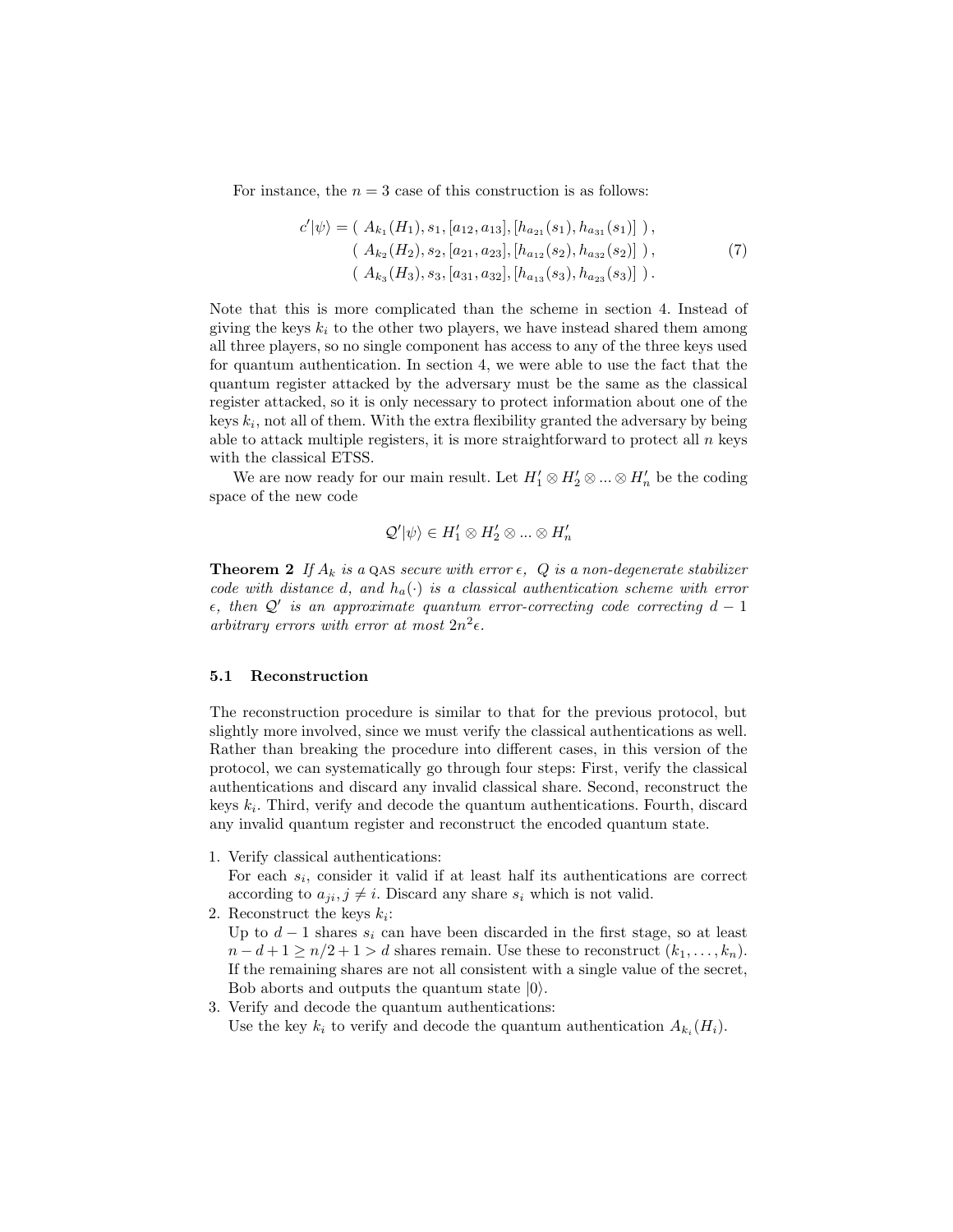4. Reconstruct the encoded quantum state:

Discard any registers which failed the quantum authentication, and use the remaining registers to reconstruct the valid codeword as  $c|\psi\rangle \in H_1 \otimes \ldots \otimes H_n$ using the erasure recovery algorithm. (At most  $d-1$  have been discarded.) If the remaining registers are not consistent with a single quantum codeword, Bob aborts and outputs the quantum state  $|0\rangle$ .

We prove this assuming the original QECC  $\mathcal{Q}$  is a nondegenerate CSS code (which is sufficient to demonstrate that AQECCs exist correcting up to  $(n-1)/2$ errors), but the proof can easily be extended to an arbitrary stabilizer code.

Proof (of Theorem 2). If no errors occurred, the above procedure will exactly reconstruct the original encoded state. We need to show that it still approximately reconstructs the state when there are up to  $d-1$  arbitrary errors in unknown locations. Let  $B$  be the set of registers attacked by the adversary, and let  $A = [n] \setminus B$  be the registers held by honest players.

The intuition for the proof is simple. With high probability, the authentication keys will be reconstructed correctly; conditioned on that event, all components of the QECC which pass the authentication test should be "close" to the encoding of  $|\psi\rangle$  restricted to those positions, and applying erasure correction should yield a state very close to  $|\psi\rangle$ . Formalizing this intuition is more delicate than it would be if the data involved were classical. The quantum version of the statement "such-and-such event holds with probability  $1 - \epsilon$ " is "the state of the system has fidelity at least  $1 - \epsilon$  to the subspace such-and-such." The problem lies in the fact that the union bound from ordinary probability, which is the basis of the intuition outlined above, does not always hold in the quantum world. Our solution follows the lines of the "quantum to classical reductions" in [14, 9]. We define a set of "target" subspaces whose projectors commute (in other words, there exists a single basis of the state space in which all the projectors are diagonal), and show that the system lies close to each of these target subspaces. For commuting subspaces, the union bound does hold: if the system has high fidelity to each of the subspaces, then in fact it has high fidelity to their intersection. To complete the proof it is sufficient to show that for states in the intersection, the initial input  $|\psi\rangle$  is reconstructed exactly.

The first step is to take care of the classical component of the encoding (composed of the shares  $s_i$ , classical authentication keys  $a_{ij}$  and tags  $h_{a_{ij}}(s_j)$ ). We rely on three observations. First, we may assume w.l.o.g. that the recovery procedure measures all the classical components in the computational basis before doing any processing; thus, the state received by the reconstructor Bob is a mixture (not a superposition) over different bit strings which he might be sent instead of the original ones. Second, the classical information held by the adversary is statistically independent of  $\mathbf{k} = (k_1, ..., k_n)$ , the vector of quantum authentication keys. (This follows from the fact that any t of the shares  $s_1, ..., s_n$ are independent of the shared secret.) Third, any classical authentication tags changed by the adversary will be rejected by Bob with probability at least  $1-\epsilon$ .

We define our first target subspace  $S_0$  by the statement "the keys **k** reconstructed by Bob are equal to the original keys." This statement can fail only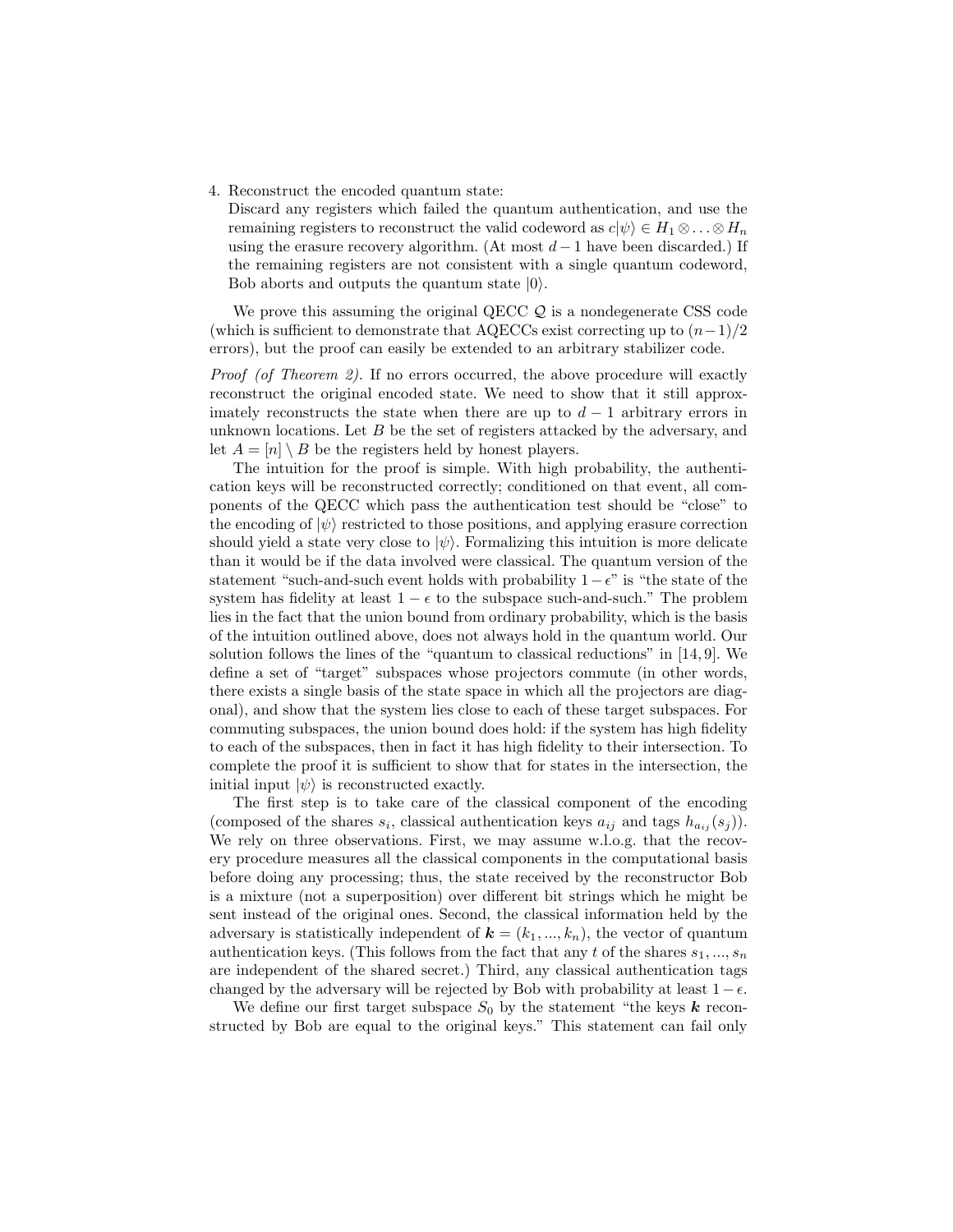if some tag changed by the adversary is accepted by Bob, and by a (classical) union bound this can occur with probability at most  $tn\epsilon < n^2\epsilon$ . The fidelity to  $S_0$  is thus at least  $1 - n^2 \epsilon$ .

We now look at what happens within the subspace  $S_0$ . Consider the following set of measurements which might be performed by Bob after verifying the authentications, but before applying erasure correction to the code. We assume for simplicity that the adversary holds the wires  $B = \{1, ..., t\}$ , and the wires  $A = \{t+1, ..., n\}$  are untouched.

- For each register  $i \in [n]$ ,  $|\text{REJ}_i\rangle \langle \text{REJ}_i|$  measures whether or not Bob rejected the authentication of the *i*-th quantum system (correspondingly,  $|ACC_i\rangle \langle ACC_i|$ measures whether or not Bob accepts).
- We use the fact that the quantum error-correcting code is a nondegenerate CSS code. The code can be defined by a sequence of parity checks performed in two bases: the standard computational basis and the rotated Fourier (or "diagonal") basis. We assume there are  $r$  independent parity checks in the rotated basis and s independent parity checks in the standard basis. Denote by  $V$  the linear space of parity checks satisfied in the computational basis. and by  $W$  the corresponding set for the Fourier basis. If the QECC code has distance at least  $t + 1$ , then there is a basis  $v_1, ..., v_s$  of V such that, for any  $i \in B$ , position i is only in the support of  $v_i$ . Same for W: there is a basis of parity checks  $w_1, ..., w_r$  such that only  $w_i$  involves the *i*-th component of the code for  $i \in B$ . We denote by  $\prod_{v_i}$ ,  $\prod_{w_i}$  the corresponding projectors (that is,  $\Pi_{v_i}$  preserves the supspace in which the parity check  $v_i$  is satisfied).

The sets of projectors  $\{|REJ_i\rangle\langle REJ_i|\}_{i\in[n]}, \{H_{v_i}\}_{i\in[s]}$  and  $\{H_{w_i}\}_{i\in[r]}$  all commute with each other. The only possible interaction comes from the fact that the operators  $\{\Pi_{v_i}\}\$  and  $\{\Pi_{w_i}\}\$  operate on the same space, but they commute by definition of CSS codes. We may ignore projectors with indices  $i > t$  since they correspond to checks which will always be passed within the subspace  $S_0$ : Therefore the system will have fidelity 1 to the subspaces defined by  $\{H_{v_i}\}\$ and  $\{\Pi_{w_i}\}\$ for  $i > t$ .

We would like to claim that, whenever Bob accepts the set  $R$  of registers,  $R$ satisfies all the parity checks restricted to R. We can quantify this as follows: for all i between 1 and t, the system should lie in the subspace defined by

$$
P_i = (I\!I_{v_i} I\!I_{w_i} \otimes |\text{ACC}_i\rangle\langle \text{ACC}_i|) + (I \otimes |\text{REJ}_i\rangle\langle \text{REJ}_i|). \tag{8}
$$

where  $I$  is the identity operator. The security of the quantum authentication scheme, and the fact that the adversary doesn't learn anything about the keys from the classical secret sharing, imply that the fidelity to each of these subspaces is at least  $1 - \epsilon$  (note: this requires the quantum authentication scheme to be secure even when composed up to t times). For  $1 \leq i \leq t$ , we can define the subspaces  $S_1, \ldots, S_t$  corresponding to the projectors  $P_1, \ldots, P_t$ . By a union bound, the state of the whole system has fidelity at least  $1 - n^2 \epsilon - t \epsilon$  to the intersection  $S = \bigcap_{i=0}^{t} S_i$ . In words, S is the space of states for which Bob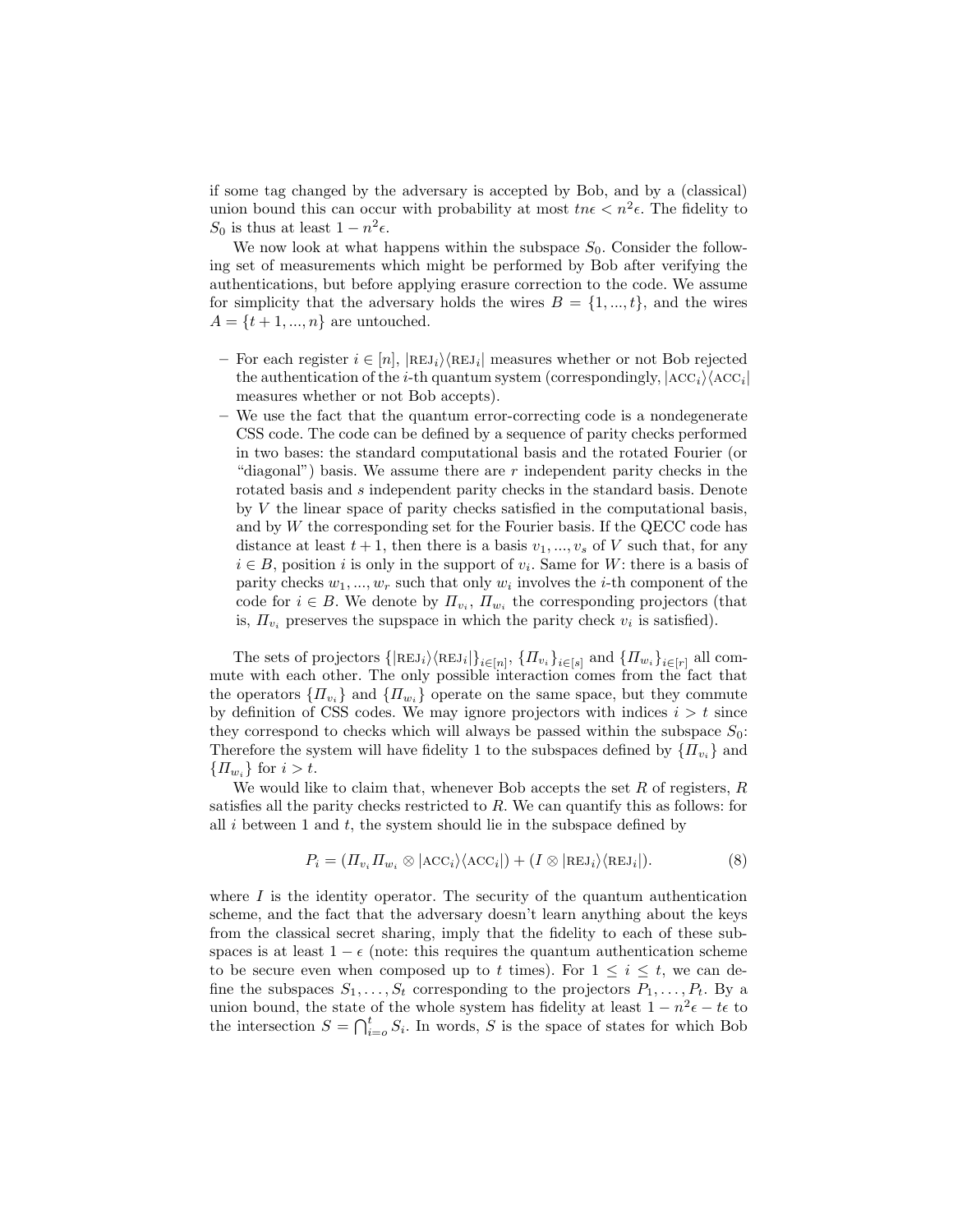reconstructs the correct authentication keys, and for which the set of registers accepted by Bob satisfies all the parity checks restricted to that set.

It remains to prove that within the space  $S$ , Bob will always recover the input state  $|\psi\rangle$  exactly. We may assume w.l.o.g. that Bob will measure all n of the registers which indicate whether the authentication failed or not in the basis  $\{|\text{REJ}\rangle, |\text{ACC}\rangle\}$ . Thus, the global state may be seen as a mixture over possible sets of registers accepted by Bob. If Bob also performs the measurements  $P_i$ , he will, with probability at least  $1 - n^2 \epsilon - t \epsilon$ , find that the state actually satisfies all parity checks restricted to the set  $R$  of registers he accepts.

When this occurs, it then follows that applying erasure correction to  $R$  yields the same result as if we had used only registers untouched by the adversary. For a detailed proof of this fact, we refer the reader to Proposition 2.2 in [9]. The intuition behind it is straightforward: Suppose s registers are discarded, leaving up to  $t - s$  registers attacked by the adversary. But because  $s + (t - s) < d$ , the QECC can both correct s erasures and detect an additional  $t - s$  errors, so the adversary is unable to reach any state in S except the correct input state  $|\psi\rangle$ . We can conclude that Bob recovers a state  $\rho$  with fidelity at least  $1 - 2n^2 \epsilon$  to  $\psi$ , as desired.

#### 5.2 Specific Constructions and Parameters

As mentioned above, it is natural to instantiate our construction using the polynomial codes (quantum Reed-Solomon codes) of Aharonov and Ben-Or [1]. These are nondegenerate CSS codes over an alphabet of size  $q$  whenever  $q$  is a prime power and greater than  $n-1$ . For any  $t < n/2$ , one can find a  $[[n, n-2t, t+1]]_q$ code (i.e. which encodes  $(n - 2t) \log q$  qubits and has distance  $t + 1$ ). This means that to encode  $\ell > n$  qubits, each component of the code will consist of  $\ell/(n - 2t)$  qubits. The components of the approximate QECC then consist of  $\ell/(n-2t) + O(\log(\frac{1}{\epsilon}))$  qubits and  $CC(2\ell/(n-2t) + O(\log(\frac{1}{\epsilon}))$ ,  $\epsilon, t)$  bits (where  $CC()$  is the share size of the classical ETSS).

For  $2t < n-1$ , we can modify the ETSS above to get shares of size  $O(n \log(\frac{1}{\epsilon}))$  $+\ell/(n - 2t)$ . Putting these constructions together, we can get quantum codes where each register contains  $O(n(\ell/(n - 2t) + \log(\frac{1}{\epsilon})))$  qubits.

An immediate improvement can be made to these parameters by noting that, for any distance d nondegenerate stabilizer code, including the polynomial codes used here, the state of any  $d-1$  registers is maximally entangled with the remaining registers. Therefore, as noted in section 2, a much shorter classical key suffices for quantum authentication. In particular, a classical key of length  $O(\log \ell + \log (\frac{1}{\epsilon}))$  is sufficient to authenticate  $\ell$  EPR halves. This leads to an approximate quantum code where each component consists of  $\ell/(n-2t)+O(\log(\frac{1}{\epsilon}))$ qubits and  $CC(n \log(\frac{1}{\epsilon}), \epsilon, t)$  bits (when  $\epsilon < 1/\ell$ ). This gives a total size of  $\ell/(n-2t) + O(n \log(\frac{1}{\epsilon})).$ 

**Corollary 3 (to Theorem 2)** For  $t < n/2$ , there exists an approximate QECC correcting any t errors with error  $\epsilon$ , where each component consists of  $O(\ell/(n -$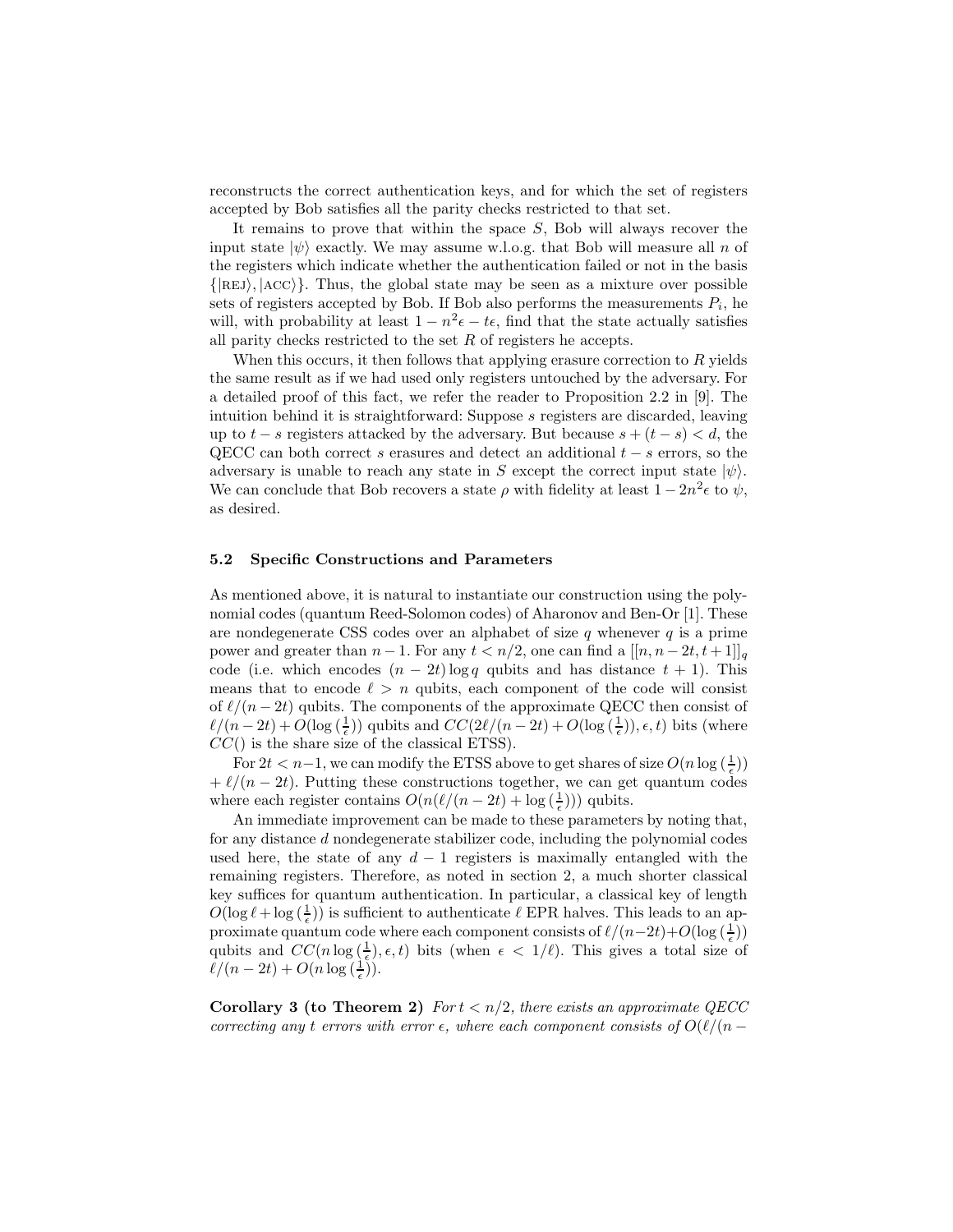$(2t) + n \log(\frac{1}{\epsilon}))$  qubits. When  $n = 2t + 1$ , we get components of size  $O(\ell +$  $n\log\left(\frac{1}{\epsilon}\right)).$ 

# 6 Discussion and open questions

We have constructed quantum error correcting codes that are capable of correcting general errors when up to half the registers are affected. This contrasts considerably with known upper bounds that limit a QECC to correcting errors on less than one-fourth of all registers. The price for being able to violate this bound is that we only correct the state approximately; however, we do so with exponentially good fidelity.

In general, extrapolating from exact performance of a quantum task to approximate performance is dangerous, but possible. Factors of the dimension may arise, and since the dimension is exponential in the number of qubits, dramatically different behavior becomes possible. This phenomenon is likely behind the performance of our codes, and suggests that high-fidelity AQECCs are only possible when working in high dimension.

Our codes instead consist of a small logical subspace and large registers containing both quantum and classical information. As such, they are not so useful for practical problems in quantum error correction, but do serve as an interesting in-principle demonstration of the potential power of approximate error correction. In addition, they act as quantum ETSS schemes, and may be a useful stepping stone towards building VQSS and MPQC with a large number of cheaters. Any such construction must be more complex, however, to take account of dishonest senders and receivers, and to allow the participants in the protocol to alter a state in the correct way without altering it in any unapproved manner. Indeed, it remains possible that the prior bound of  $n/4$  cheaters does in fact restrict VQSS and MPQC; however, we have shown here that the existing proof of that bound does not apply to VQSS and MPQC protocols which only guarantee approximate reconstruction of the quantum state.

### References

- 1. D. Aharonov and M. Ben-Or. Fault tolerant quantum computation with constant error rate. Preliminary version in Proc. 29th ACM Symp. on Theory of Computing, 1997. Submitted to SIAM J. Comp., June 1999.
- 2. H. Barnum, C. Crépeau, D. Gottesman, A. Tapp, and A. Smith. Authentication of quantum messages. In proceedings of The 43rd Annual IEEE Symposium on Foundations of Computer Science (FOCS'02), November 16 - 19, 2002 Vancouver, BC, Canada, pages 449–458. Also Quantum Physics, abstract quant-ph/0205128, 22 pages, May 2002.
- 3. H. Barnum, E. Knill and M. A. Nielsen, "On Quantum Fidelities and Channel Capacities," quant-ph/980901, IEEE Trans.Info.Theor. 46 (2000) 1317-1329.
- 4. C. H. Bennett, G. Brassard, S. Popescu, B. Schumacher, J. A. Smolin, and W. K. Wootters, "Purification of Noisy Entanglement and Faithful Teleportation via Noisy Channels.", Phys. Rev. Lett. 76 (1996) 722-725, Quantum Physics, abstract quant-ph/9511027.